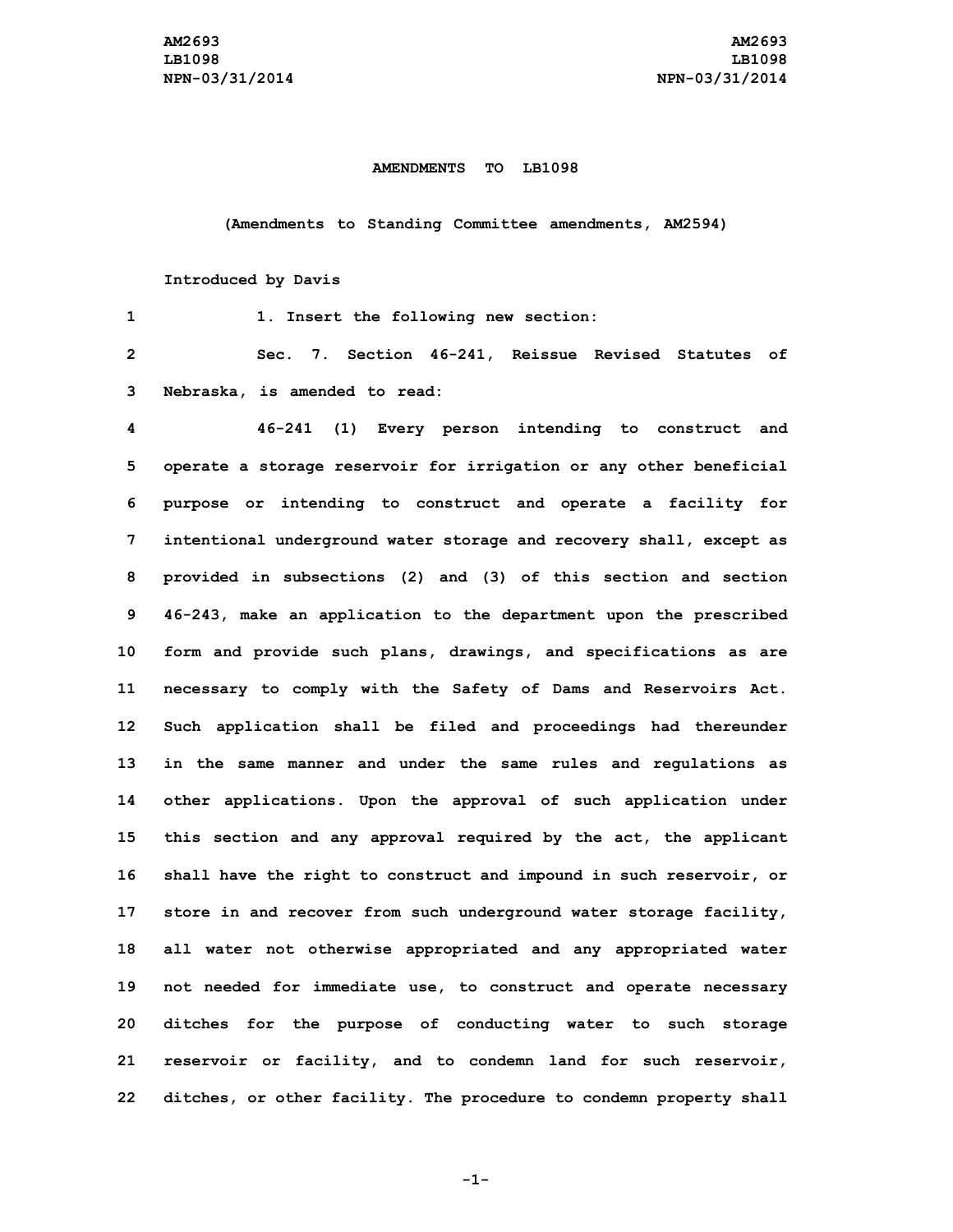**1 be exercised in the manner set forth in sections 76-704 to 76-724.**

 **(2) Any person intending to construct an on-channel reservoir with <sup>a</sup> water storage impounding capacity of less than fifteen acre-feet measured below the crest of the lowest open outlet or overflow shall be exempt from subsection (1) of this section as long as there will be (a) no diversion or withdrawal of water from the reservoir for any purpose other than for watering range livestock and (b) no release from the reservoir to provide water for <sup>a</sup> downstream diversion or withdrawal for any purpose other than for watering range livestock. This subsection does not exempt any person from the requirements of the Safety of Dams and Reservoirs Act or section 54-2425.**

 **(3) Any person intending to construct <sup>a</sup> reservoir, holding pond, or lagoon for the sole purpose of holding, managing, or disposing of animal or human waste shall be exempt from subsection (1) of this section. This subsection does not exempt any person from any requirements of the Safety of Dams and Reservoirs Act or section 46-233 or 54-2425.**

**19 (4) Every person intending to modify or rehabilitate an 20 existing storage reservoir so that its impounding capacity is to be 21 increased shall comply with subsection (1) of this section.**

 **(5) The owner of <sup>a</sup> storage reservoir or facility shall be liable for all damages arising from leakage or overflow of the water therefrom or from the breaking of the embankment of such reservoir. The owner or possessor of <sup>a</sup> reservoir or intentional underground water storage facility does not have the right to store water in such reservoir or facility during the time that**

**-2-**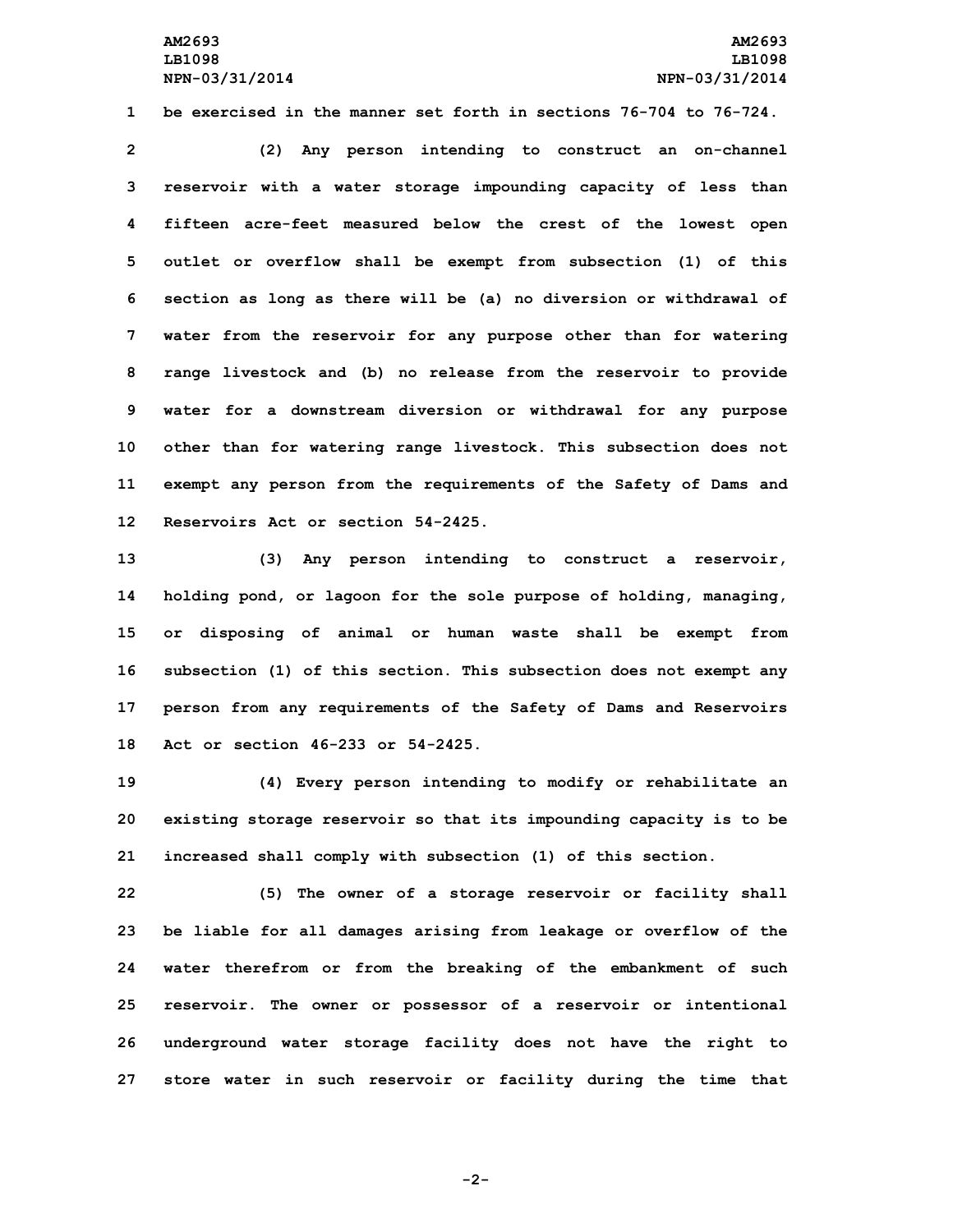**such water is required downstream in ditches for direct irrigation or for any reservoir or facility holding <sup>a</sup> senior right. Every person who owns, controls, or operates <sup>a</sup> reservoir or intentional underground water storage facility, except political subdivisions of this state, shall be required to pass through the outlets of such reservoir or facility, whether presently existing or hereafter constructed, <sup>a</sup> portion of the measured inflows to furnish water for livestock in such amounts and at such times as directed by the department to meet the requirements for such purposes as determined by the department, except that <sup>a</sup> reservoir or facility owner shall not be required to release water for this purpose which has been legally stored. Any dam shall be constructed in accordance with the Safety of Dams and Reservoirs Act, and the outlet works shall be installed so that water may be released in compliance with this section. The requirement for outlet works may be waived by the department upon <sup>a</sup> showing of good cause. Whenever any person diverts water from <sup>a</sup> public stream and returns it into the same stream, he or she may take out the same amount of water, less <sup>a</sup> reasonable deduction for losses in transit, to be determined by the department, if no prior appropriator for beneficial use is prejudiced by such diversion.**

 **(6) An application for storage and recovery of water intentionally stored underground may be made only by an appropriator of record who shows, by documentary evidence, sufficient interest in the underground water storage facility to entitle the applicant to the water requested.**

**27 2. Renumber the remaining sections and correct the**

**-3-**